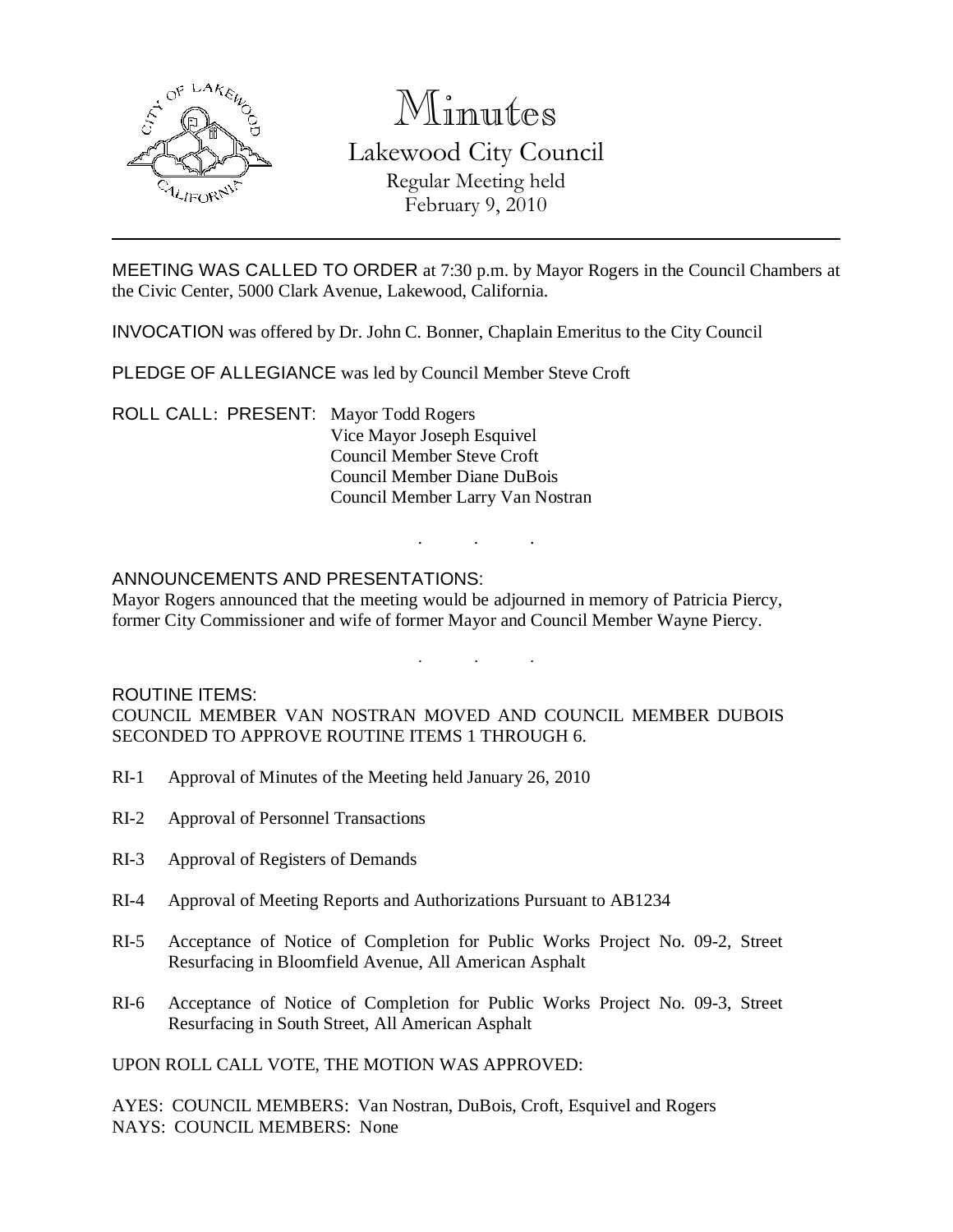# 3.1 • OVERVIEW REPORT ON CALIFORNIA'S STATEWIDE LOCAL STREETS AND ROADS NEEDS ASSESSMENT AND LAKEWOOD PAVING PROGRAM UPDATE

Public Works Director Lisa Rapp displayed slides and made a presentation based on the memo in the agenda. She reported that an assessment of local streets and roads had been funded through several organizations such as the League of California Cities and California State Association of Counties. The objectives of the study were to determine the conditions; forecast the cost to put or keep them in acceptable condition; ascertain safety, traffic and regulatory needs; and identify funding shortfalls. She noted that statewide, cities and counties were responsible for 81 percent of publicly maintained roadways. She reviewed the funding sources for street maintenance and the continuing efforts by the State to re-direct those funds. The assessment concluded that the current condition of local streets and roads had dropped just below "good" into the "at risk" category and would deteriorate into "poor" condition by 2033 at the current funding levels. She provided an update on Lakewood's pavement management program and noted that 92 percent of Lakewood's 196 miles of streets and alleys had been re-paved since 2000. She reviewed the major streets that had been completed and those awaiting funding. It was the recommendation of staff that the City Council adopt the proposed resolution in support of the findings of the California Statewide Local Streets and Roads Needs Assessment.

RESOLUTION NO. 2010-4; A RESOLUTION OF THE CITY COUNCIL OF THE CITY OF LAKEWOOD SUPPORTING THE FINDINGS OF THE CALIFORNIA STATEWIDE LOCAL STREETS AND ROADS NEEDS ASSESSMENT

Council Member Croft noted that during the recent severe weather, the residential streets had been draining well and that residents had positive comments to make about the paving program.

COUNCIL MEMBER DUBOIS MOVED AND COUNCIL MEMBER VAN NOSTRAN SECONDED TO ADOPT RESOLUTION NO. 2010-4. UPON ROLL CALL VOTE, THE MOTION WAS APPROVED:

AYES: COUNCIL MEMBERS: Van Nostran, DuBois, Croft, Esquivel and Rogers NAYS: COUNCIL MEMBERS: None

#### 3.2 • PREVIEW OF 2010 EARTH WALK EVENT

Recreation and Community Services Director Lisa Litzinger displayed slides and made a presentation based on the memo in the agenda. She characterized the Earth Walk event as a family-friendly special event, with hands-on participation activities and vendor displays pertaining to gardening, recycling and conservation. She concluded by inviting residents to come out on Saturday, March 20th at Monte Verde Park and explore the West San Gabriel River Parkway Nature Trail.

. . .

. . .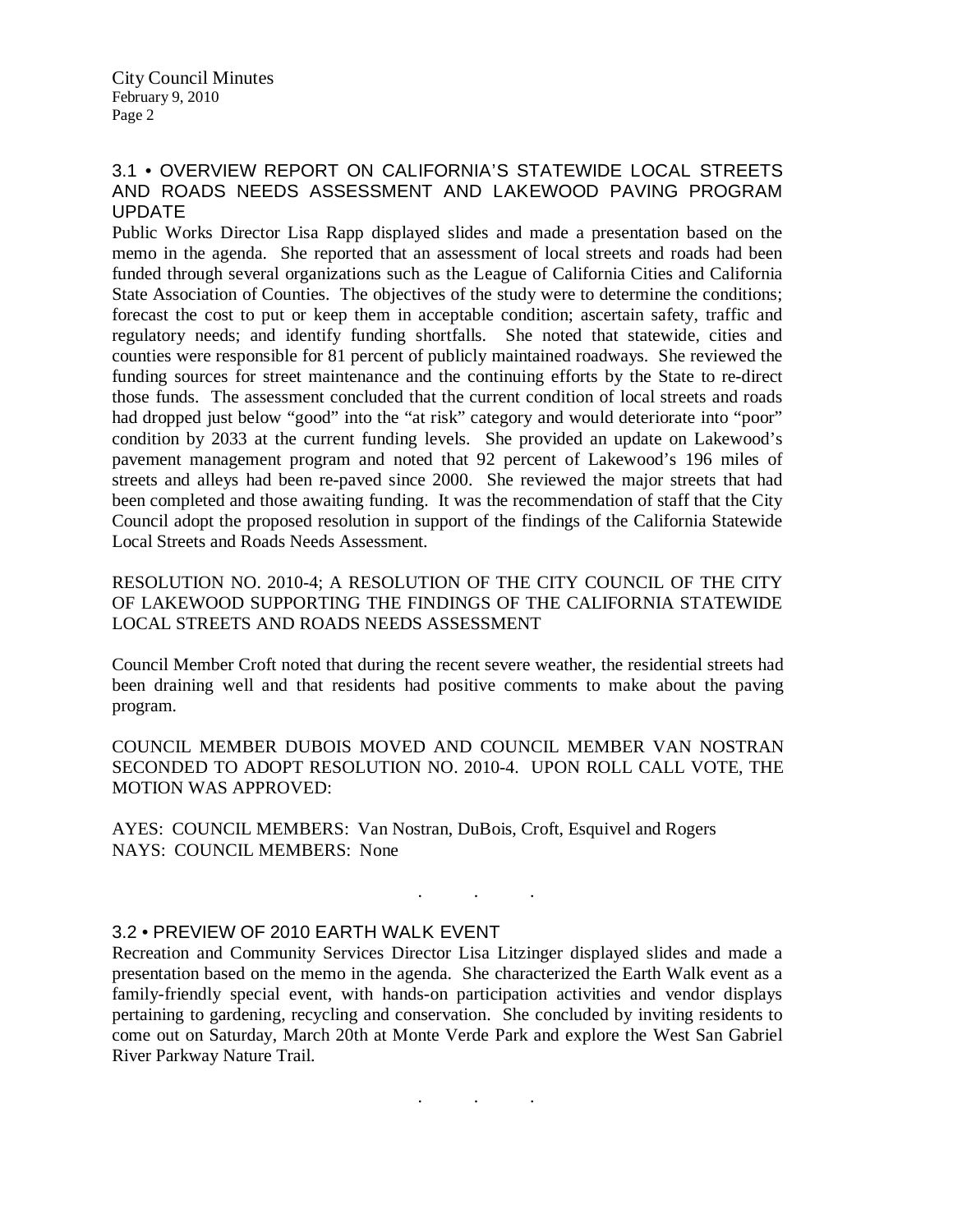City Council Minutes February 9, 2010 Page 3

## 3.3 • WATER SUPPLY UPDATE

Water Resources Director Jim Glancy displayed slides and gave a presentation based on the memo in the agenda. He outlined the complex systems for water sources and delivery and noted that although the State had received significant rainfall so far this season and snowpack water content was good, after so many years of less than normal rainfall, the State's reservoirs remained well below storage capacity. He addressed the issue of water diversion to the Sacramento Delta for species protection, based upon Federal court orders, and its impacts on farmland in the Central Valley and water availability in Southern California. He advised that the snowpack that served the Colorado River was at only about 82 percent of normal, with the River experiencing one of the driest periods in the last 100 years. He concluded by stating that although local rainfall was helpful, it was important to continue to conserve water wherever possible.

Responding to a question from Council Member Van Nostran, Mr. Glancy confirmed that reservoirs upstream on the Colorado River could hold off on releasing water downstream until they had reached at least two-thirds of capacity.

Mayor Rogers inquired if there was a noticeable reduction in water use during rainy periods. Mr. Glancy responded by stating that since nearly 50 percent of residential water was used outside, there was a 20 to 30 percent drop in water consumption.

Council Member Van Nostran inquired about the possibility to capture more stormwater. Mr. Glancy stated that a good job was being done with the resources available, and that to do more would require expanding the spreading grounds for groundwater recharge. Mr. Glancy noted that although removal of concrete along the San Gabriel River would allow more stormwater to be absorbed into the ground, it would slow the flow of flood water down so much that the River channel would need to be seven times its current width in order to prevent flooding along the banks.

At 8:23 p.m., the Regular Meeting of the City Council was recessed for the Meeting of the Lakewood Redevelopment Agency. At 8:30 p.m., the City Council Meeting was reconvened.

. . .

. . .

#### ORAL COMMUNICATIONS:

Bob Clayton addressed the City Council expressing support of the Mayor's letter to the editor of the *Press-Telegram*.

Joseph Cho, Cerritos City Council Member, addressed the City Council regarding Korean War Veterans appreciation days.

. . .